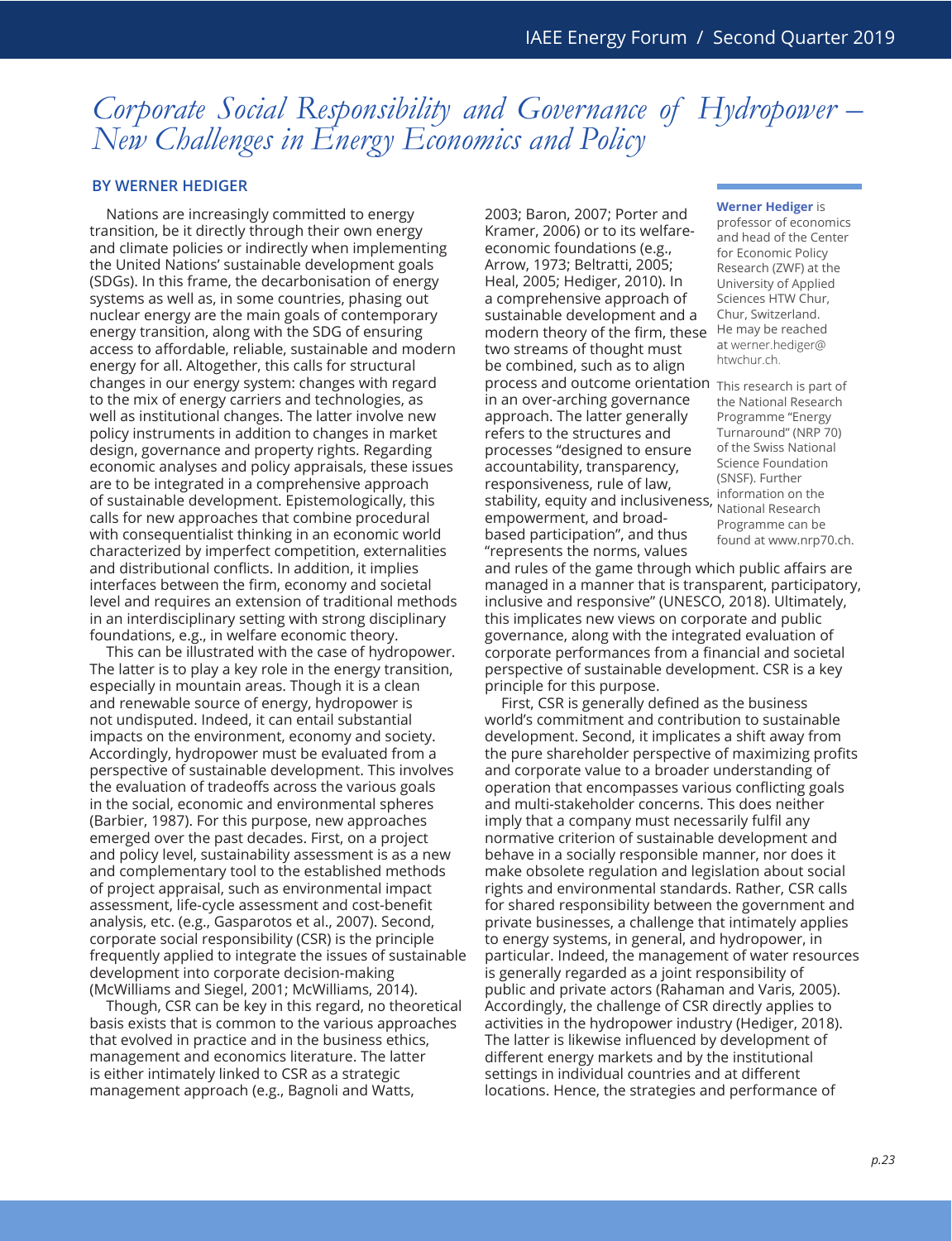hydropower companies must be developed, evaluated and implemented in the concrete context of the prevailing economic, institutional, cultural, geographical and political spheres.

From a welfare-economic perspective, the externalities and distributional effects going along with corporate activities are core to the concept of CSR (Heal, 2005). Regarding hydropower, they particularly involve the socio-economic and environmental impacts of a firm's undertakings as well as the distribution of water resource rents, profits and taxes among different stakeholders and territorial entities (Hediger, 2018). Apparently, this includes issues of efficiency and equity that need to be addressed when evaluating hydropower projects and assessing the CSR performance of the companies involved. A fundamental concept in this regard is that of resource rent. It is defined as a surplus that results when converting a natural resource (e.g., waterpower) into a marketable product (e.g., electricity). Formally, this corresponds to the difference between the price of the good produced using the natural resource and the unit cost of turning that natural resource into this good (Hartwick and Olewiler, 1997). What remains after netting-out these costs is the value of the natural resource: here, the waterpower. In the first instance, this value (the water resource rent) flows as an income to the holder of property or use rights on that resource: the water. But, since hydropower is capital intensive, some share of the resource rent – i.e., the net revenue from hydropower operations – is also claimed by the capital owners, paid out as dividends or kept back for future investments. Thus, from a theoretical point of view, dividends, royalties and corporate taxes are elements of revenue sharing among different stakeholders rather than cost factors. Accordingly, the CSR framework must explicitly reflect the distribution of resource rents through royalties, dividends and corporate taxes. The regulation of this revenue distribution is an issue of political economics, and cannot exclusively be based on efficiency considerations.

In this context, one must also recognize that social responsibility, transparency and accountability are core sustainability principles (IHA, 2010) that are further involved with the concepts of CSR and corporate governance. The latter involves the classic problems between owners and managers, as well as problems between owners themselves and between stakeholders (Beltratti, 2005; Shleifer and Vishny, 1997; Tirole, 2001). Such problems result whenever some agents coordinate their actions in order to increase their benefits at the expense of other stakeholders' benefits. Thus, corporate governance and CSR are complementary. They can reinforce each other in a modern vision of the firm as an institution that accounts for rather than disregards its impacts on society when searching to increase its corporate value.

Formally, CSR is the key principle to integrate the above concerns in a coherent way. It implies a

translation of the normative framework of sustainable development to the corporate level and must account for the impacts of corporate activities on the economy, society and environment. Hediger (2010, 2018) provides a generic framework that formally integrates in a welfare-economic framework the corporate and societal perspectives of a firm's activities, in general, and of hydropower companies, in particular. With the welfare-economic foundation of CSR, we explicitly account for externalities and distributional concerns. Those are above all important when it comes to decisions about investments in hydropower plants from both a corporate and societal (governmental) point of view and the sharing of revenues among different constituencies and territories. Ultimately, this involves the direct and indirect financial incidence through the distribution of dividends, royalties and taxes among the different state entities, which is particularly important in federalist or hierarchically structured political systems.

Building on this background, one can firmly show that investment decisions should not exclusively be based on financial considerations. Societal and wider economic aspects must also be taken into account. Nonetheless, from an economic and societal perspective, investment decisions are primarily to be taken for allocation (efficiency) reasons, rather than involve distributional concerns in the first instance.

Hence, investments into retrofitting and new hydropower plants should be undertaken as long as the total value of hydropower – i.e., its private and external value – exceeds the cost of investment, even if electricity prices and the profitability of such plants are low. Moreover, discussions about the distribution of resource rents and the granting of hydropower concessions must involve a politicaleconomic discourse about the governance and ownership structure of hydropower companies, as well as investments by public entities and philanthropic investors who also care about the societal values of hydropower. This is justified by the fact that CSR calls for shared responsibility between the government (or the regulator) and private businesses running hydropower plants.

Altogether, CSR is a core principle in designing future governance of hydropower, in particular, and energy systems, in general. Above all, this involves the assessment of corporate and an energy systems' contributions to sustainable development, respectively, as well as issues related to market structure, property rights and the distribution of (water) resource rents. Altogether, this shall support better informed decision making on both corporate and policy levels, especially regarding investments in hydropower and wider energy systems, when social concerns are at stake and when discussing alternative energy policy options.

## References

Arrow, K.J. (1973). Social Responsibility and Economic Efficiency. Public